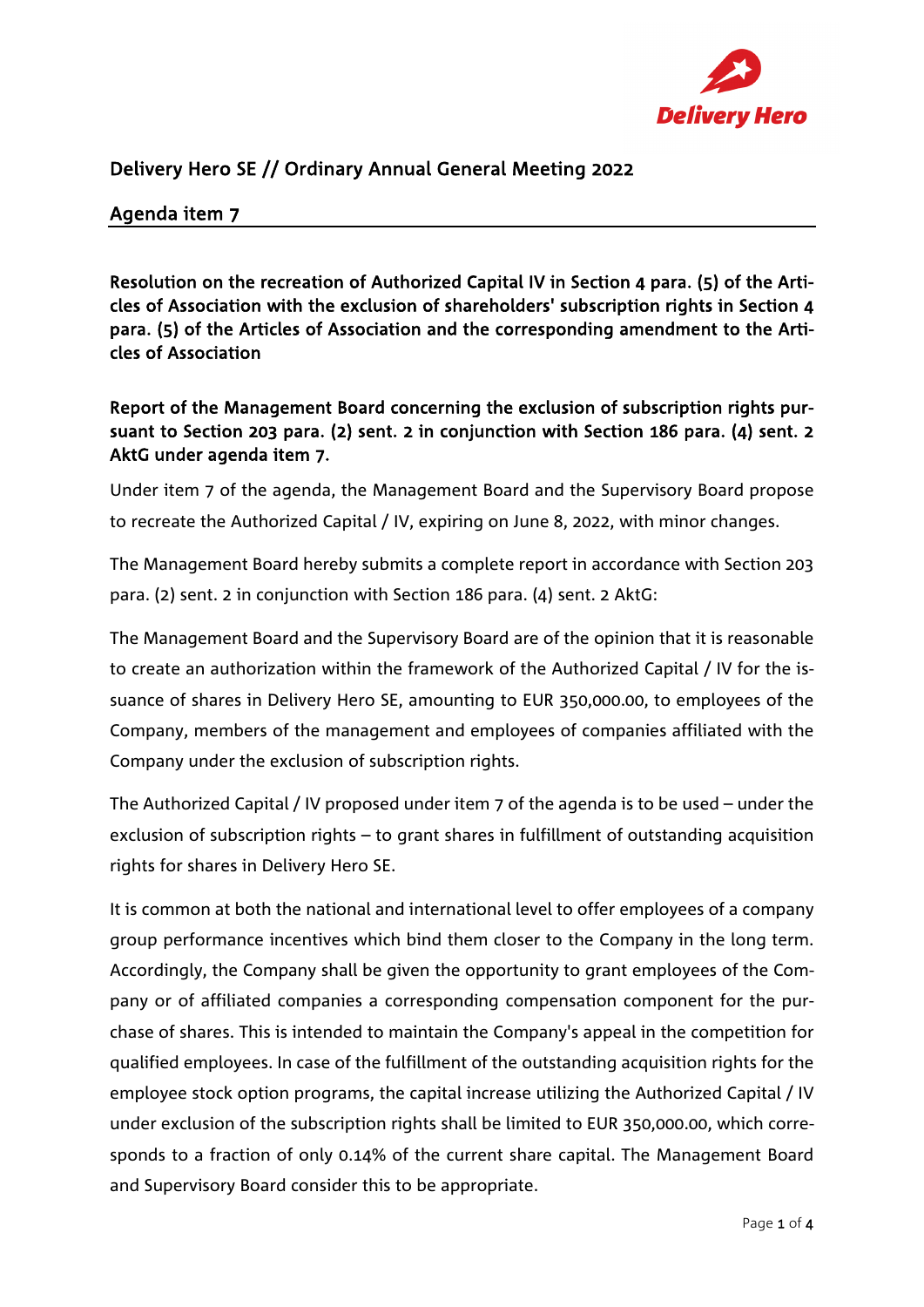The corresponding issue prices of the shares to be newly issued to service the options are the result of the following circumstance:

Prior to its legal transformation into an SE, the Company, as Delivery Hero GmbH, granted or promised acquisition rights (option rights) to then current and previous employees and executives of Delivery Hero GmbH and its dependent companies, members of the Advisory Board of Delivery Hero GmbH and other beneficiaries who were then or previously working for Delivery Hero GmbH or dependent companies, during the period between April 12, 2017 and May 12, 2017, taking effect starting April 21, 2017, replacing a virtual stock option program. To back up these acquisition rights, Delivery Hero GmbH created an Authorized Capital (Authorized Capital / IV) at that time.

These option rights remain unaffected by the legal transformation of the Delivery Hero GmbH into a German Stock Corporation (and then SE) and still grant the right to acquire stock in the Company. In order to back up these option rights in the legal form of a German Stock Corporation, the Delivery Hero GmbH's shareholders decided to adopt the Authorized Capital / IV which was created for the Delivery Hero GmbH after its legal transformation into a stock corporation. Thus, the Management Board was authorized, with the approval of the Supervisory Board, to increase the share capital in the period up to May 17, 2022, by up to a total of EUR 36,394.00 by issuing up to 36,394 new registered no-par value shares against cash contributions on one or more occasions. The shareholder's subscription rights were already excluded here.

After the conversion of the GmbH into a stock corporation, the Annual General Meeting of Delivery Hero AG decided by resolution on June 9, 2017, to revise the Authorized Capital / IV. The Management Board has been authorized, with the approval of the Supervisory Board, to increase the share capital in the period up to June 8, 2022, by up to a total of EUR 10,918,200.00 (in words: Euro ten million nine hundred and eighteen thousand two hundred) by issuing up to 10,918,200 new registered no-par value shares against cash contributions on one or more occasions. The shareholders' subscription rights are excluded. At the time of the convocation of this Annual General Meeting, the Authorized Capital / IV still amounts to EUR 3,230,801.00.

The Authorized Capital / IV, revised by the extraordinary General Meeting on June 9, 2017, also served so far to fulfill acquisition rights which were issued or promised with effect from April 21, 2017 to employees and executives of the Company and its dependent companies, members of the Advisory Board of the Company and other beneficiaries who were then or previously working for the Company or affiliated companies, replacing a virtual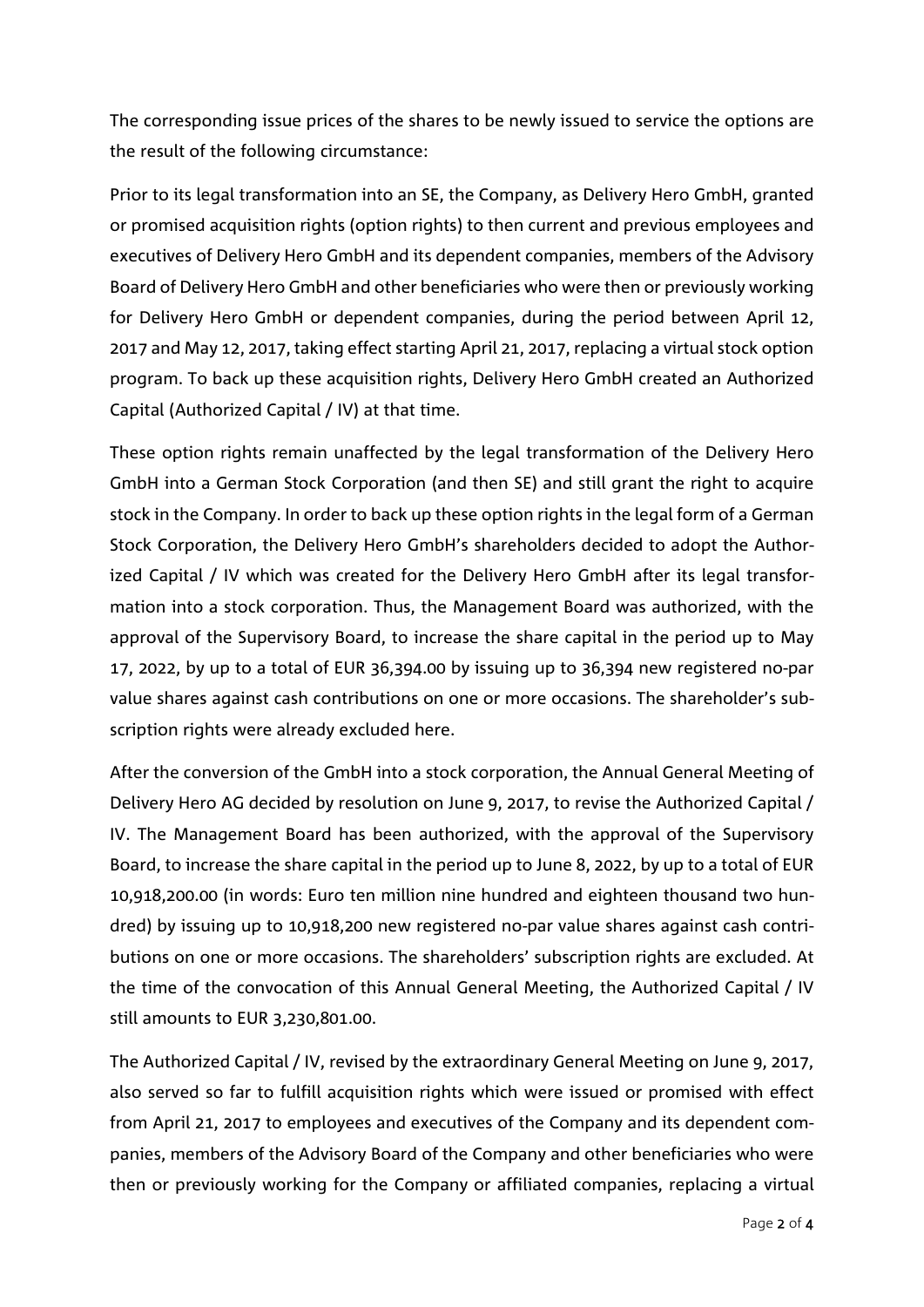stock option program; shares from the Authorized Capital / IV were only allowed to be issued for this purpose.

Under the option program, the beneficiaries received stock option rights with an individual exercise price depending on the grant date. The vesting period for the stock option rights granted is four years in total. After the first two years of the vesting period ("Cliff"), parts of the stock option rights may be exercised. Rights can only be exercised if the share price at the time of exercise is higher than the exercise price. Instead of issuing new shares in the event of the exercise of option rights, the Company reserves the right to make a cash payment to the beneficiary. The Company assumes that it will generally fulfill such exercised rights with shares. Option rights may only be exercised during the exercise periods specified by the Company. Exercises were not permitted in the first year after the initial public offering (IPO) of the Company.

The different issue prices for the new shares from the Authorized Capital / IV result from the individually agreed terms and conditions between the respective beneficiaries and the Company. In this respect, the issue amounts are due to the history of the Company and its development from a start-up company. In general, the issue amounts in the past were determined by the Company on the date the options were granted, taking into account the valuation of the Company at that point in time.

## Utilization of the authorization

Corresponding anticipatory resolutions are common at both the national and international level. The Management Board will furthermore assess in every case whether the utilization of the Authorized Capital / IV is in the Company's interest.

The written report of the Management Board pursuant to Section 203 para. (2) sent. 2 in conjunction with Section 186 para. (4) sent. 2 AktG in connection with the resolution on agenda item 7 will be made accessible to the shareholders from the date of the convening of the Annual General Meeting under the following Internet address:

[https://ir.deliveryhero.com/agm.](https://ir.deliveryhero.com/agm)